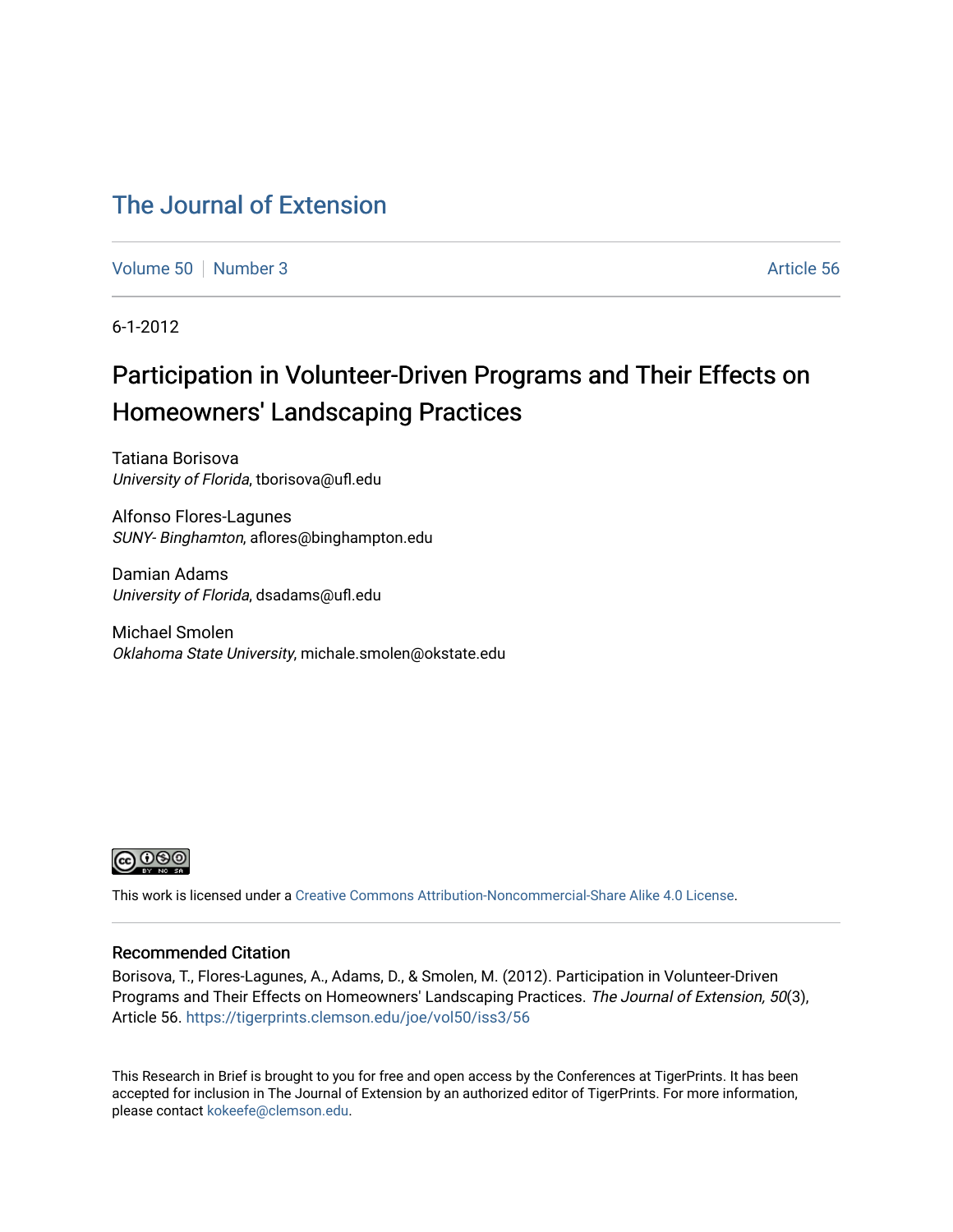

**June 2012 Volume 50 Number 3 Article Number 3RIB4**

[Return to Current Issue](http://www.joe.org/joe/2012june/)

# **Participation in Volunteer-Driven Programs and Their Effects on Homeowners' Landscaping Practices**

**Tatiana Borisova** 

Assistant Professor and Extension Specialist University of Florida Gainesville, Florida [tborisova@ufl.edu](mailto:tborisova@ufl.edu)

#### **Alfonso Flores-Lagunes**

Associate Professor SUNY-Binghamton Binghamton, New York [aflores@binghamton.edu](mailto:aflores@binghamton.edu)

#### **Damian Adams**

Assistant Professor University of Florida Gainesville, Florida [dcadams@ufl.edu](mailto:dcadams@ufl.edu)

**Michael Smolen**

Professor Oklahoma State University Stillwater, Oklahoma [Michael.smolen@okstate.edu](mailto:Michael.smolen@okstate.edu)

**Mark L. McFarland**

Regents Fellow, Professor, Extension Soil Fertility Specialist and State Water Quality Coordinator Texas A&M University College Station, Texas [ml-mcfarland@tamu.edu](mailto:ml-mcfarland@tamu.edu)

> **Diane E. Boellstorff** Assistant Professor and Extension Specialist Texas A&M University College Station, Texas [dboellstorff@tamu.edu](mailto:dboellstorff@tamu.edu)

> > **Bob Mahler** Professor University of Idaho

Moscow, Idaho [bmahler@uidaho.edu](mailto:bmahler@uidaho.edu)

*Abstract: Based on responses from a regional survey, Master Gardeners are more likely to report changes in yard landscaping and fertilizer and chemical use practices than are non-participants. Water quality monitoring volunteers are more likely to report changes in uses of fertilizers and other chemicals and in yard irrigation. Water resource protection group participants are more likely to report changes in all types of yard management practices examined. Respondents' demographics, place of residence, environmental attitudes, and news sources are also correlated with reported changes in behavior. We employ these factors to control for systematic factors related to participation on these programs.*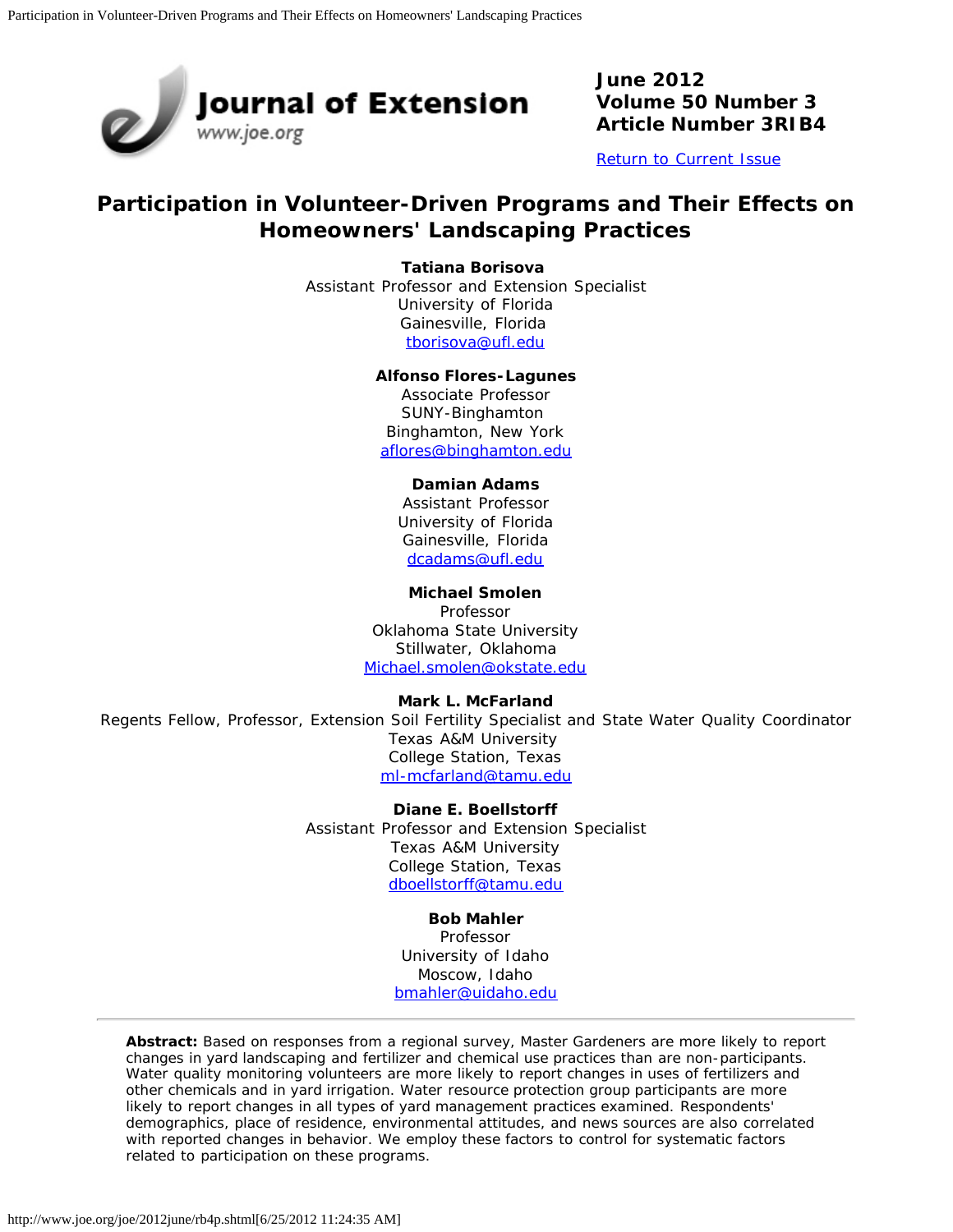## **Introduction**

Broad citizen involvement in water resource management can ensure public support for water policies, provide additional data about pollution sources and abatement options, and reduce pollution loading to streams and rivers. Extension involves the public in water resource management through volunteer programs, such as Master Naturalist, Watershed Stewards, Water Watch, and Master Gardener, which focus on water pollution sources, pollution prevention, and water conservation.

In the study reported in this article, we examined three types of volunteer programs that include water resources modules: Master Gardener, volunteer water quality monitoring, and water resource protection groups. We also examined how effective volunteer water resource programs are in reaching the general public and whether participation in these volunteer programs induces citizens to make their daily activities more sustainable. The main objective of the study was to analyze participation in such programs and its influence on homeowners' yard management practices in the southern United States.

#### **Methodology**

The analysis is based on a public survey conducted by the authors in eight southern states: Alabama, Arkansas, Florida, Louisiana, Mississippi, Oklahoma, Tennessee, and Texas. The survey objectives were to document public awareness, attitudes, and actions toward water resources and to collect baseline data to evaluate current outreach programs and inform future ones.

The survey questionnaire, based on the template used in the Pacific Northwest (Mahler, Simmons, Sorensen, & Miner, 2004), was administered as a mail-out survey. Respondents' participation in volunteer activities was evaluated using the following question:

- 1. Have you participated in any of the following activities? (Circle all that apply)
	- a. Master Gardener program
	- b. Volunteer water quality monitoring
	- c. Lake, river, bay, wetland, or watershed protection groups

This survey question was formulated broadly to reflect the diverse volunteer programs in the region based on households':

- 1. Socio-demographics and place of residence
- 2. Preferred learning opportunities for water resource topics
- 3. Sources of news

To examine households' decisions related to yard management, the following question was asked:

- 2. Have you or someone in your household done any of the following as part of an individual or community effort to conserve water or preserve water quality? (Check all that apply)
	- $\Box$  Changed the way your yard is landscaped
	- □ Changed how often you water your yard
	- □ Changed your use of pesticides, fertilizers, or other chemicals

Answer choices for question B cover a broad range of actions. For example, "changed the way your yard is landscaped" can potentially refer to vegetation types and placement, mulching, or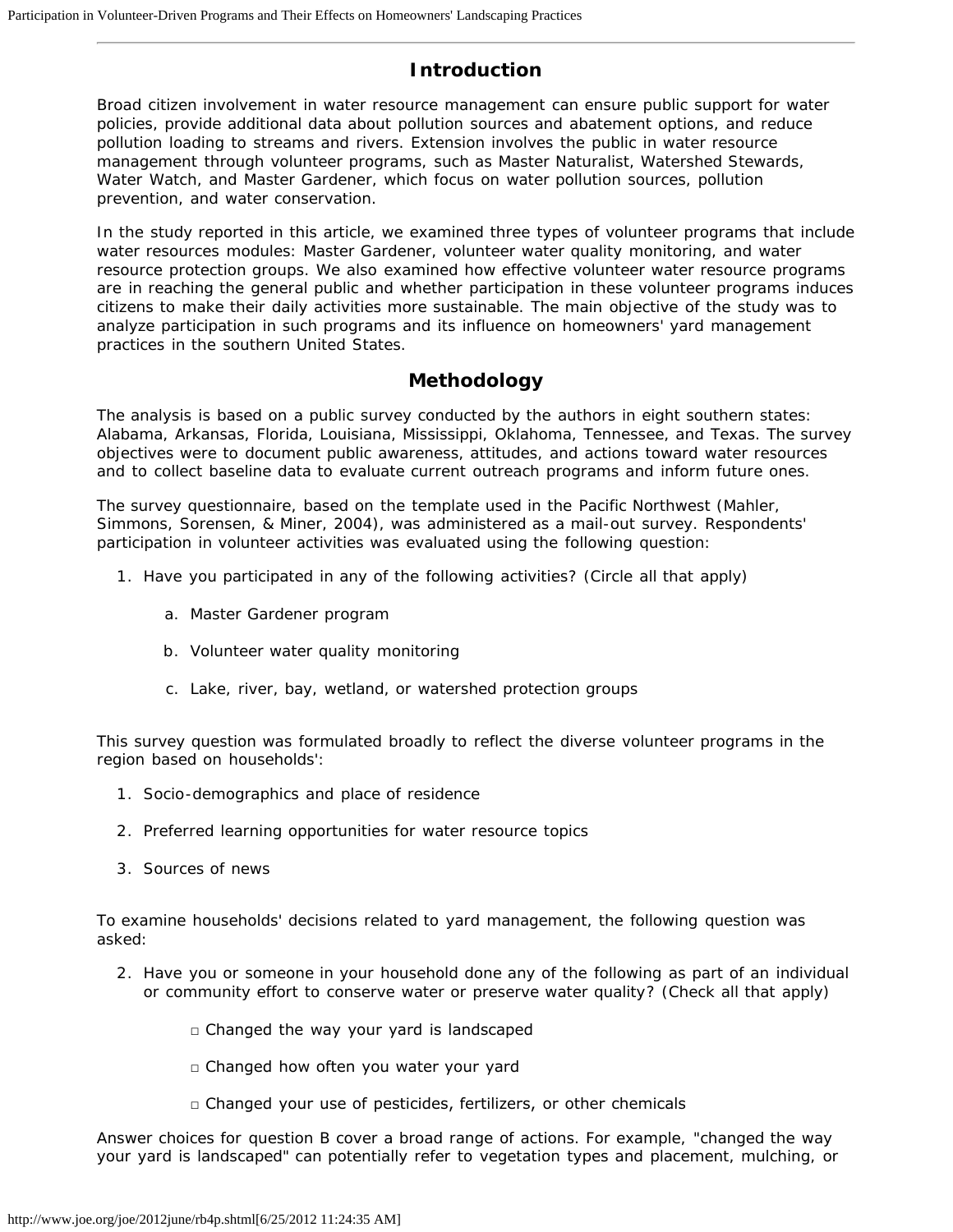changes in mowing practices. Similarly, changes in the frequency of yard watering can mean installation of smart irrigation technologies, irrigation timer adjustments, or changes in handwatering practices. Finally, changes in the use of pesticides, fertilizers, or other chemicals (referred to as "yard chemical use" below) can imply modification of contracts with professional landscape companies, implementation of integrated pest management techniques, changes in the fertilizer brand, or reduction in fertilizer use. Therefore, due to the broadness of the survey question, the analysis presented in this paper can only explain general changes in households' yard management. This can be considered a first step towards the subsequent analysis of household preferences for specific practices.

Target sample sizes for each state were based on state population, and a random sample of residential mailing addresses was purchased from Survey Sampling International (Fairfield, Connecticut). The survey was administered in the summers of 2008 and 2009. Initial sample sizes and survey response rates are summarized in Table 1. Similar to the surveys implemented in other regions (Mahler, Simmons, Sorensen, & Miner, 2004), more males than females returned the survey, and the survey respondents were slightly older and more educated than the average residents of the state. To analyze the responses to the survey's questions we employed logit regression models (see, e.g., Kennedy, 2008), which is a standard way to model binary choice responses.

| <b>State</b> | <b>Initial Number of</b><br><b>Residential Addresses</b> | <b>Response</b><br>Rate (%) | <b>Total Number of</b><br><b>Responses Received</b> |
|--------------|----------------------------------------------------------|-----------------------------|-----------------------------------------------------|
| AL           | 623                                                      | 46.7                        | 291                                                 |
| AR           | 425                                                      | 60.5                        | 257                                                 |
| FL.          | 1154                                                     | 45.5                        | 523                                                 |
| LA           | 600                                                      | 41.8                        | 251                                                 |
| <b>MS</b>    | 523                                                      | 54.3                        | 284                                                 |
| OK           | 500                                                      | 52.8                        | 264                                                 |
| <b>TN</b>    | 712                                                      | 49.7                        | 354                                                 |
| <b>TX</b>    | 1275                                                     | 32.9                        | 419                                                 |
| Total        | 5189                                                     | 50.9                        | 2643                                                |

**Table 1.** Public Survey in Eight Southern States

## **Results**

#### **Participation in the Volunteer Activities**

Overall, 13% of survey respondents indicated participation in at least one of the three volunteer activities. Given that the population in the eight states is 45 million people (25 years old and older, U.S. Census Bureau, 2010), this result suggests that the programs reached approximately 6 million people. This number can even be higher if one considers the influences on volunteers' friends and families.

Approximately 5% of respondents participated in each of the volunteer activities (Table 2). While there was a correlation among the participation in the three activities, it was small (Pearson correlation coefficient for each activity was at or below 0.12), implying that only a few respondents indicated participation in more than one activity.

> **Table 2.** Reported Participation in the Three Volunteer Activities (Question A)

**Master Volunteer water**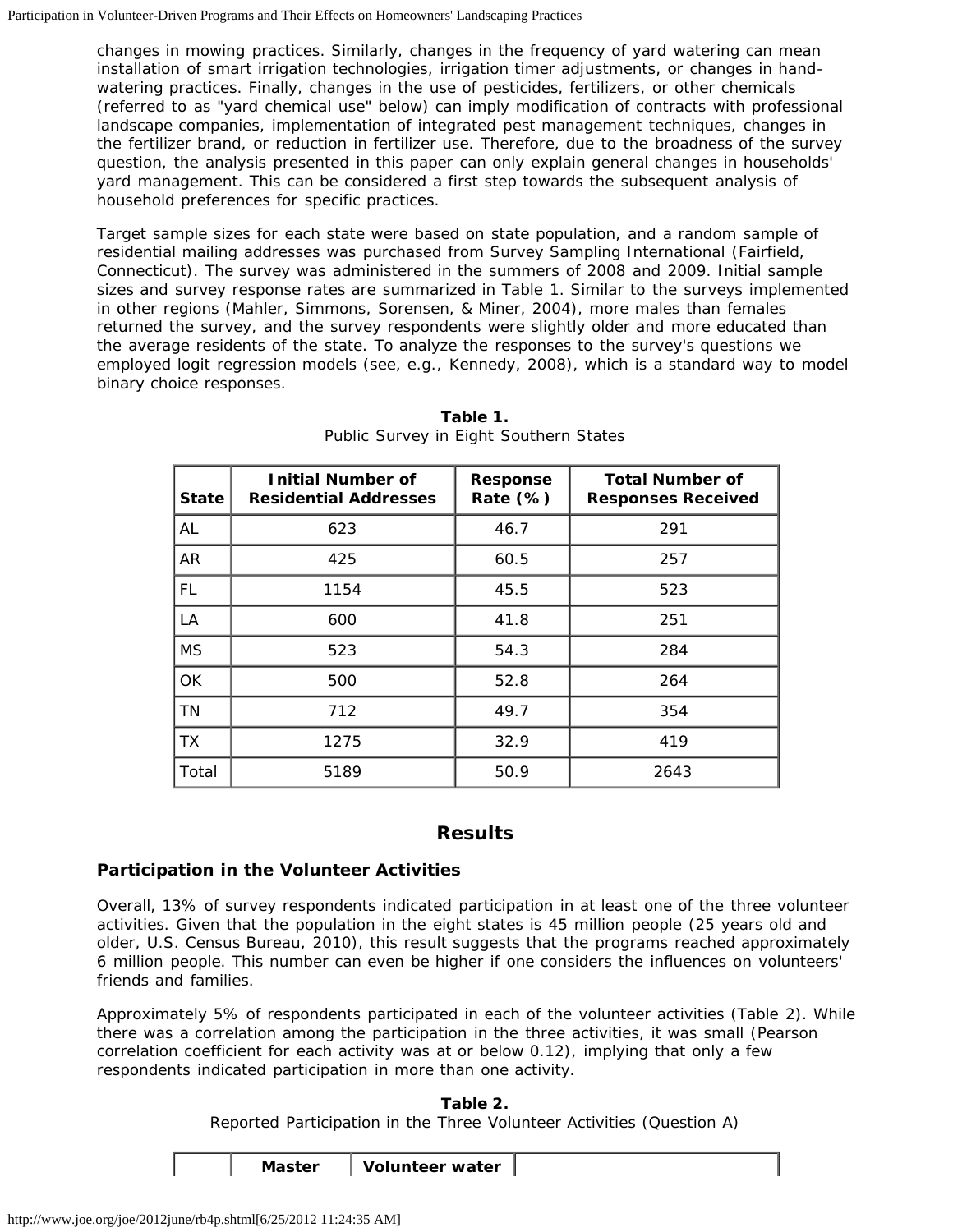| <b>State</b> | Gardener<br>program | quality<br>monitoring | Lake, river, bay, wetland, or<br>watershed protection groups |
|--------------|---------------------|-----------------------|--------------------------------------------------------------|
| AL           | 5.5%                | 5.5%                  | 7.6%                                                         |
| <b>AR</b>    | 4.7%                | 3.9%                  | 6.2%                                                         |
| <b>FL</b>    | 6.1%                | 5.5%                  | 6.1%                                                         |
| LA           | 4.8%                | 4.0%                  | 6.4%                                                         |
| <b>MS</b>    | 7.4%                | 5.0%                  | 7.0%                                                         |
| <b>OK</b>    | 1.9%                | 3.0%                  | 2.7%                                                         |
| <b>TN</b>    | 2.0%                | 3.4%                  | 4.2%                                                         |
| <b>TX</b>    | 3.8%                | 4.8%                  | 3.3%                                                         |
| Total        | 4.6%                | 4.5%                  | 5.4%                                                         |

#### *Master Gardener Program*

Using logit regression analysis, we identified the factors that were correlated with participation in the Master Gardener program in a statistically significant way (Table 3). Participation in the program was especially high in Alabama, Florida, and Mississippi, and in the medium-size cities (with population between 25,000 and 100,000 residents). Respondents 65 years old or older were more likely to participate in the program. Finally, preferences for specific learning opportunities were also important: those who preferred to learn about water issues through attending a short course or workshop, taking a course for certification or credit, or learning how to conduct water practice assessment were more likely to indicate participation in the program. This result is not surprising given the "hands-on" learning opportunities emphasized by the Master Gardener program.

| Variable                            | <b>Master</b><br>Gardener<br>program | <b>Volunteer</b><br>water<br>quality<br>monitoring | Lake,<br>river, bay,<br>wetland,<br>or<br>watershed<br>protection<br>groups |
|-------------------------------------|--------------------------------------|----------------------------------------------------|-----------------------------------------------------------------------------|
| <b>Logit Model Intercept</b>        | $***$                                | $-\star\star\star$                                 | $-***$                                                                      |
|                                     |                                      |                                                    |                                                                             |
| <b>Residence Characteristics</b>    |                                      |                                                    |                                                                             |
| AL                                  | $+$ **                               |                                                    | $+$ * *                                                                     |
| <b>AR</b>                           |                                      |                                                    | $+***$                                                                      |
| <b>FL</b>                           | $+$ * *                              |                                                    | $+***$                                                                      |
| LA                                  |                                      |                                                    | $+$ * *                                                                     |
| <b>MS</b>                           | $+$ **                               |                                                    | $+$ * *                                                                     |
| <b>TN</b>                           |                                      |                                                    |                                                                             |
| <b>TX</b>                           |                                      |                                                    |                                                                             |
| Residence in a city with population |                                      |                                                    |                                                                             |

**Table 3.** Factors That Determine Participation in the Volunteer Activities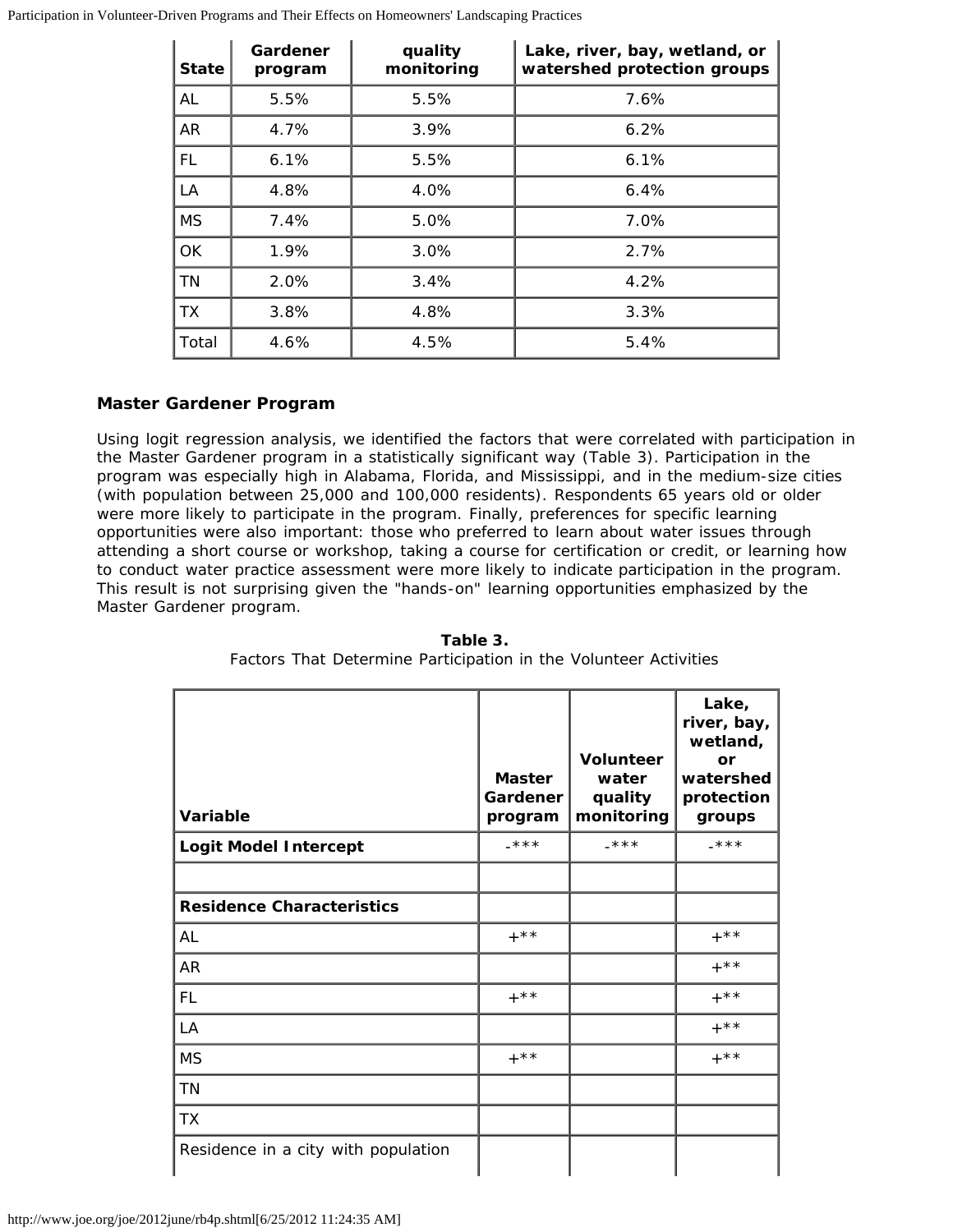| greater than 100,000 residents                                                                                                                              |         |         |         |
|-------------------------------------------------------------------------------------------------------------------------------------------------------------|---------|---------|---------|
| Residence in a city with population<br>between 25,000 and 100,000<br>residents                                                                              | $+***$  |         |         |
| Residence outside city limits                                                                                                                               |         |         | $+$ * * |
| Respondents living in their states for<br>less than 10 years                                                                                                |         |         |         |
|                                                                                                                                                             |         |         |         |
| Socio-Demographics                                                                                                                                          |         | $+$ * * |         |
| $45 - 64$ years old                                                                                                                                         | $+***$  | $+***$  |         |
| 65 years old and older                                                                                                                                      |         |         | $-***$  |
| Female                                                                                                                                                      |         |         |         |
| Some college or college degree                                                                                                                              |         |         | $+***$  |
| Advanced degree                                                                                                                                             |         |         | $+***$  |
| If you had the following kinds of<br>learning opportunities to learn<br>more about water issues, which<br>would you be most likely to take<br>advantage of? |         |         |         |
| Read printed fact sheets, bulletins,<br>or brochures                                                                                                        |         |         | $+$ * * |
| Visit a web site                                                                                                                                            |         |         |         |
| Attend a short course or workshop                                                                                                                           | $+***$  |         |         |
| Look at a demonstration or display                                                                                                                          |         |         |         |
| Read a newspaper article or series                                                                                                                          |         | _**     |         |
| Watch TV coverage                                                                                                                                           |         |         |         |
| Watch a video of information                                                                                                                                |         |         |         |
| Take part in a onetime volunteer<br>activity (for example, water<br>monitoring, streamside restoration,<br>or education)                                    |         |         | $+***$  |
| Take a course for certification or<br>credit                                                                                                                | $+$ * * |         | $+$ * * |
| Get trained for a regular volunteer<br>position (for example, as a<br>watershed steward or a water quality<br>monitor)                                      |         |         |         |
| Learn how to conduct a home, farm,<br>or workplace water practices<br>assessment                                                                            | $+***$  | $+***$  | $+***$  |
| Attend a fair or festival                                                                                                                                   |         | $+$ * * |         |
|                                                                                                                                                             |         |         |         |
| c (with $c = 0.5$ implying no                                                                                                                               | 0.72    | 0.69    | 0.75    |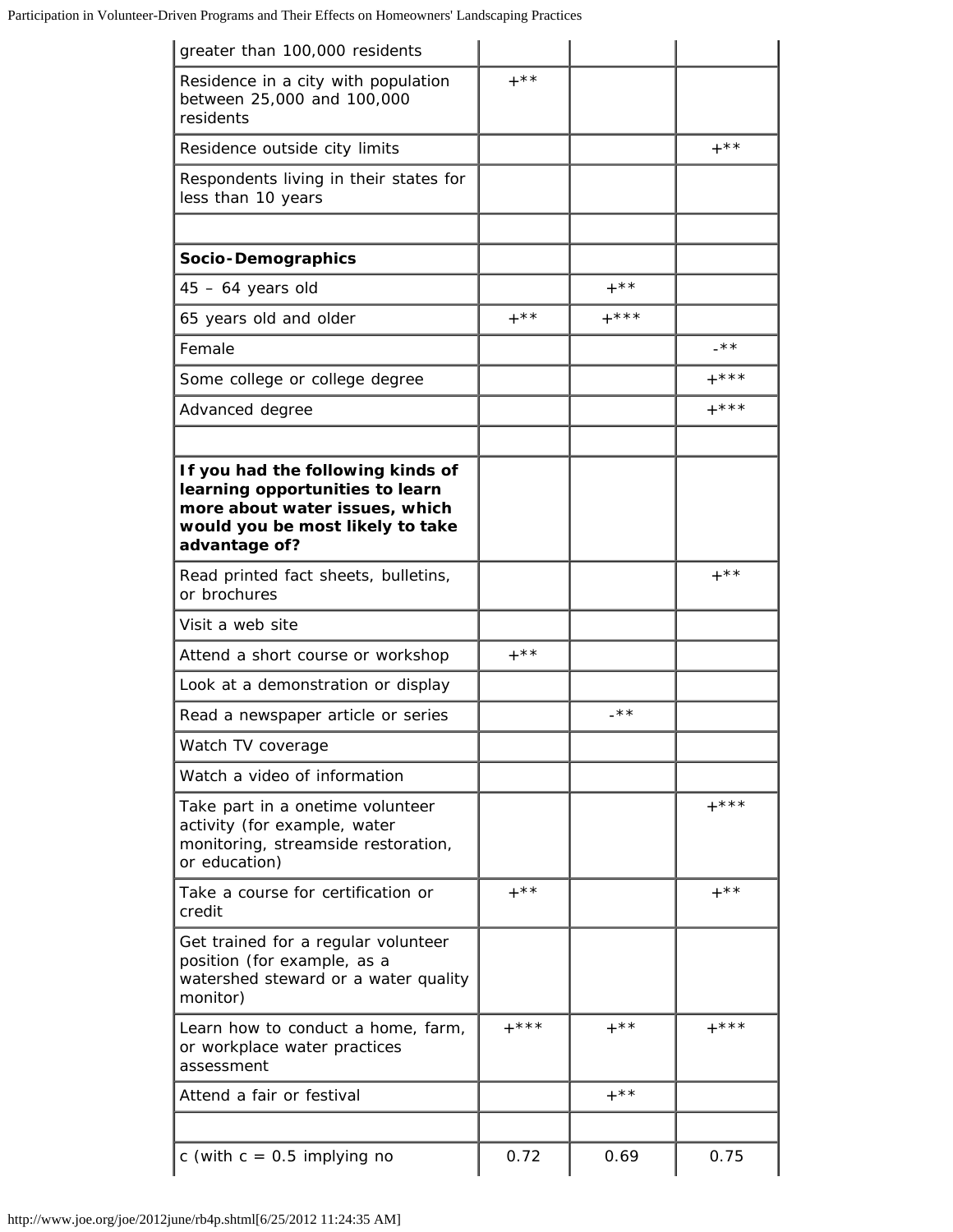| predictive power in the model, and c<br>$= 1$ implying absolute predictive<br>power)                                  |            |            |            |
|-----------------------------------------------------------------------------------------------------------------------|------------|------------|------------|
| Likelihood Ratio Test (degrees of<br>$freedom = 28)$                                                                  | $70.49***$ | $49.41***$ | $98.22***$ |
| ** Statistically significant at the 95% confidence level<br>*** Statistically significant at the 90% confidence level |            |            |            |

#### *Volunteer Water Quality Monitoring Activities*

Similar to the results discussed above, participation in volunteer water quality monitoring activities was higher among older respondents (those 45 years old or older). In addition, those who preferred to learn about water issues via studying how to conduct a home, farm, or workplace water practices assessment or via attending a fair or festival were more likely to indicate participation in such proactive activity as volunteer monitoring groups. In contrast, those who preferred to learn about water issues passively—by reading newspapers—were less likely indicate participation in volunteer monitoring.

#### *Lake, River, Bay, Wetland, or Watershed Protection Groups*

Participation in lake, river, bay, wetland, or watershed protection groups (referred to as "water resource protection groups" below) was especially high in five states: Alabama, Arkansas, Florida, Louisiana, and Mississippi (Table 3). Respondents living outside the city limits were more likely to indicate participation in protection groups, which may reflect the direct connection between the state of water resources and human well-being in rural areas. However, given that the population in cities is much larger compared to rural areas, the total number of participants was higher among those living inside city limits.

Participation rate was higher among respondents with at least some college education and lower among female respondents. Finally, those who reported participation in the protection groups also preferred to learn about water resources through printed fact sheets, bulletins, or brochures; one-time volunteer activities; certification or credit courses; or by understanding how to conduct home, farm, or workplace water practice assessment.

#### **Changes in Yard Management Practices**

The overwhelming majority (70%) of respondents implemented at least one of the yard management practices to conserve water or preserve water quality. This result implies high awareness of the public in general about water resource issues and the public's willingness to modify their own behavior to protect water resources. The majority of respondents (60%) indicated that their households had changed the frequency of yard watering (Table 4). Changes in yard chemical use were made by 30%, and changes in yard landscaping by 23% of respondents. The implementation of these three practices was correlated; however, this correlation was relatively small (Pearson's correlation coefficient for each activity was at or below 0.25), implying that relatively few respondents implemented two or more actions.

> **Table 4.** Reported Changes in Landscape Water Use and Management Practices (Question B)

| <b>State</b> | Changed the<br>way the yard is<br>landscaped | Changed how<br>often the yard is<br>watered | Changed the use of<br>pesticides, fertilizers, or<br>other chemicals |
|--------------|----------------------------------------------|---------------------------------------------|----------------------------------------------------------------------|
| AL           | 20.6%                                        | 63.6%                                       | 28.2%                                                                |
| <b>AR</b>    | 18.3%                                        | 49.8%                                       | $20.2\%$                                                             |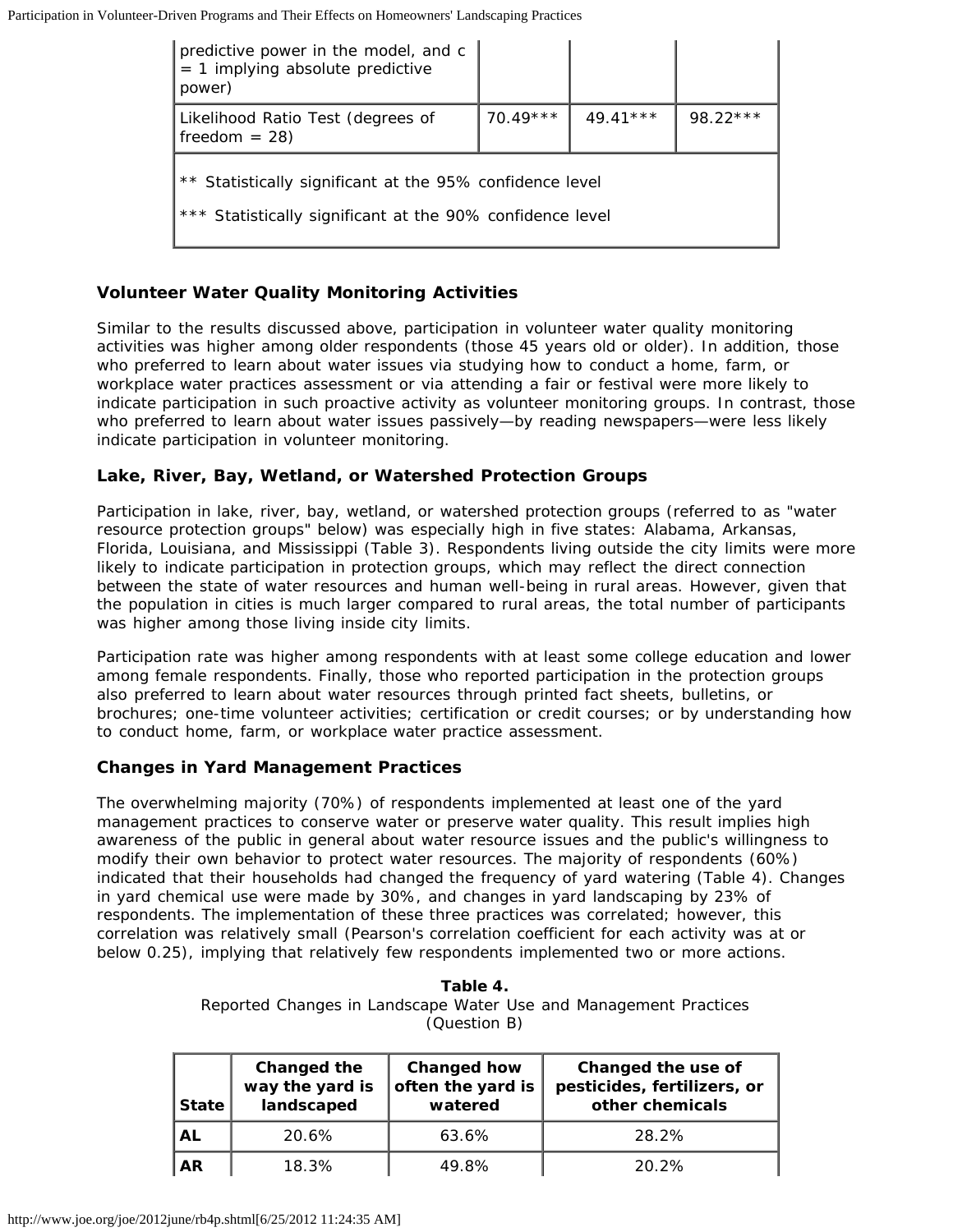| <b>FL</b>    | 31.6% | 70.4% | 33.8% |
|--------------|-------|-------|-------|
| LA           | 17.1% | 44.6% | 28.3% |
| <b>MS</b>    | 18.7% | 49.3% | 31.3% |
| <b>OK</b>    | 19.3% | 54.6% | 28.8% |
| <b>TN</b>    | 19.5% | 54.5% | 30.8% |
| <b>TX</b>    | 26.0% | 72.1% | 32.9% |
| <b>Total</b> | 22.6% | 59.5% | 30.0% |

Participation in the three volunteer activities is positively correlated with reported changes in yard management practices and with the participants significantly more likely to report the changes (Figure 1). The only exception is the participation in water resource protection groups that increased the likelihood of reporting changes in yard landscaping and yard chemical use practices but not the frequency of yard watering.

**Figure 1.** Participation in the Volunteer Programs and Changes in Landscape Water Use and Water Management Practices (Question B)



\* The difference is not statistically significant.

The reported changes in households' practices differed among the states: more respondents from Florida and Texas indicated changes in yard landscaping and watering frequency (which may be associated with more stringent policies implemented in these states). Respondents living in large cities (with population greater than 100,000 residents) were more likely to indicate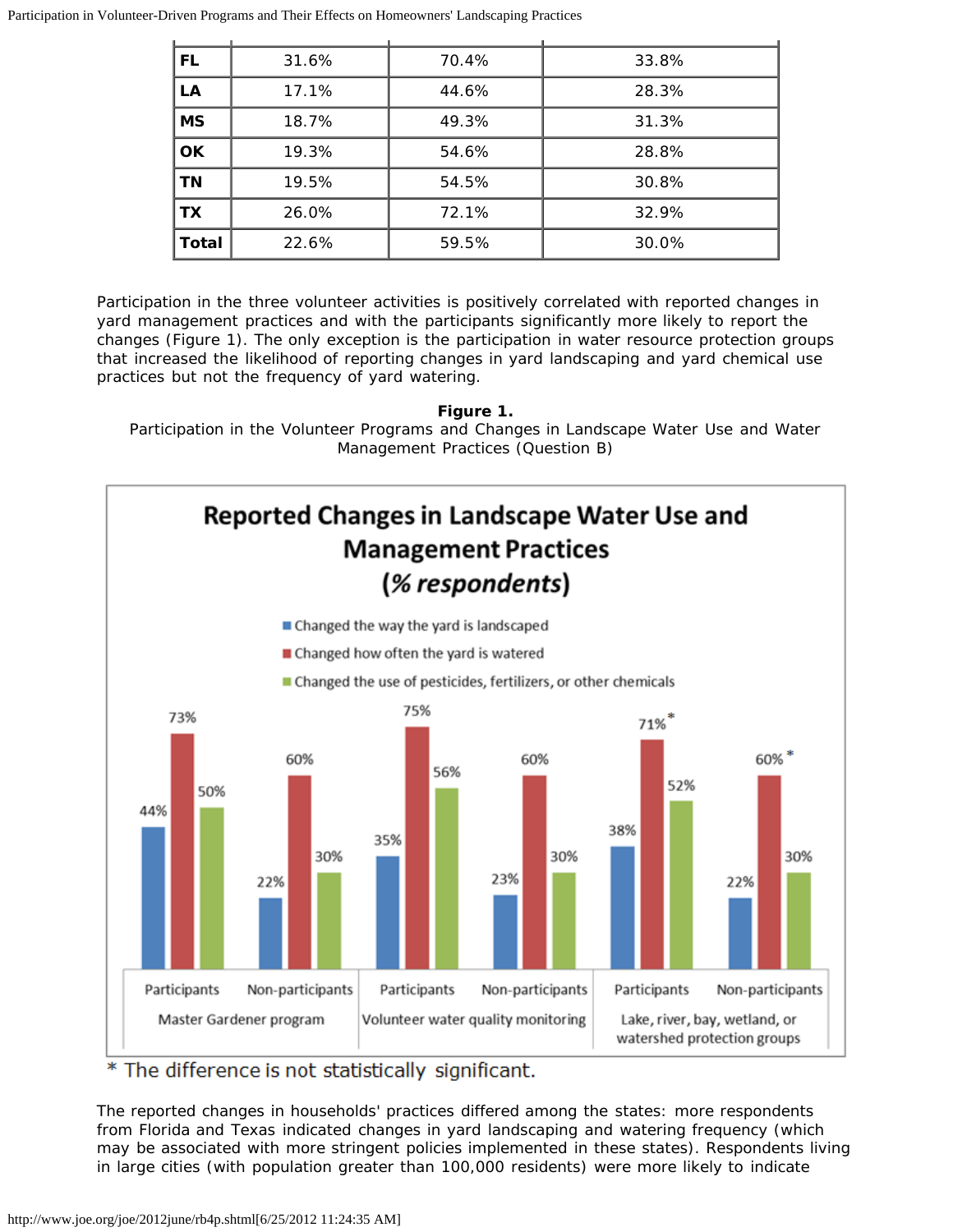changes in the frequency of yard watering, while those living outside city limits were less likely to indicate so (Table 5). This result may be linked to watering restriction ordinances implemented by municipalities in the region.

Older respondents were less likely, while respondents with advanced degrees were more likely, to indicate changes in the way their yards were landscaped (which may be related to the higher income or greater technical knowledge of more educated respondents). Female respondents were more likely to indicate changes in yard chemical use.

Finally, sources of news were also correlated with reported changes in yard management practices. Those who normally get the news from radio or public television were more likely to indicate changes in yard landscaping and chemical use. Respondents getting the news from magazines and newsletters or local television were more likely to report changes in the use of pesticides, fertilizers, or other chemicals. Audiences of different news media outlets vary by their views. For example, public broadcasting and magazines attract more liberals (Gentzkow & Shapiro, 2010), who traditionally have pro-environmental attitudes.

| Variable                                                                 | Changes in<br>the way<br>respondents'<br>yards are<br>landscaped | Changes in<br>how often<br>respondents<br>water their<br>yards | Changes in the<br>use of<br>pesticides,<br>fertilizers, or<br>other<br>chemicals |
|--------------------------------------------------------------------------|------------------------------------------------------------------|----------------------------------------------------------------|----------------------------------------------------------------------------------|
| <b>Intercept</b>                                                         | $-***$                                                           |                                                                | $-***$                                                                           |
|                                                                          |                                                                  |                                                                |                                                                                  |
| <b>Volunteer Activities</b>                                              |                                                                  |                                                                |                                                                                  |
| Participation in Master<br>Gardener Program                              | $+***$                                                           | $+$ **                                                         | $+***$                                                                           |
| Participation in volunteer<br>monitoring groups                          | $+$ * *                                                          | $+***$                                                         | $+***$                                                                           |
| Participation in water<br>resource protection<br>groups                  | $+***$                                                           |                                                                | $+***$                                                                           |
|                                                                          |                                                                  |                                                                |                                                                                  |
| <b>Residence</b><br><b>Characteristics</b>                               |                                                                  |                                                                |                                                                                  |
| <b>AL</b>                                                                |                                                                  | $+***$                                                         |                                                                                  |
| <b>AR</b>                                                                |                                                                  |                                                                | $-***$                                                                           |
| <b>FL</b>                                                                | $+***$                                                           | $+***$                                                         |                                                                                  |
| LA                                                                       |                                                                  | $-***$                                                         |                                                                                  |
| <b>MS</b>                                                                |                                                                  |                                                                |                                                                                  |
| <b>TN</b>                                                                |                                                                  |                                                                |                                                                                  |
| <b>TX</b>                                                                | $+$ * *                                                          | $+***$                                                         |                                                                                  |
| Residence in a city with<br>population greater than<br>100,000 residents |                                                                  | $+$ **                                                         |                                                                                  |
| Residence in a city with                                                 |                                                                  |                                                                |                                                                                  |

**Table 5.** Factors That Change in Yard Watering and Management Practices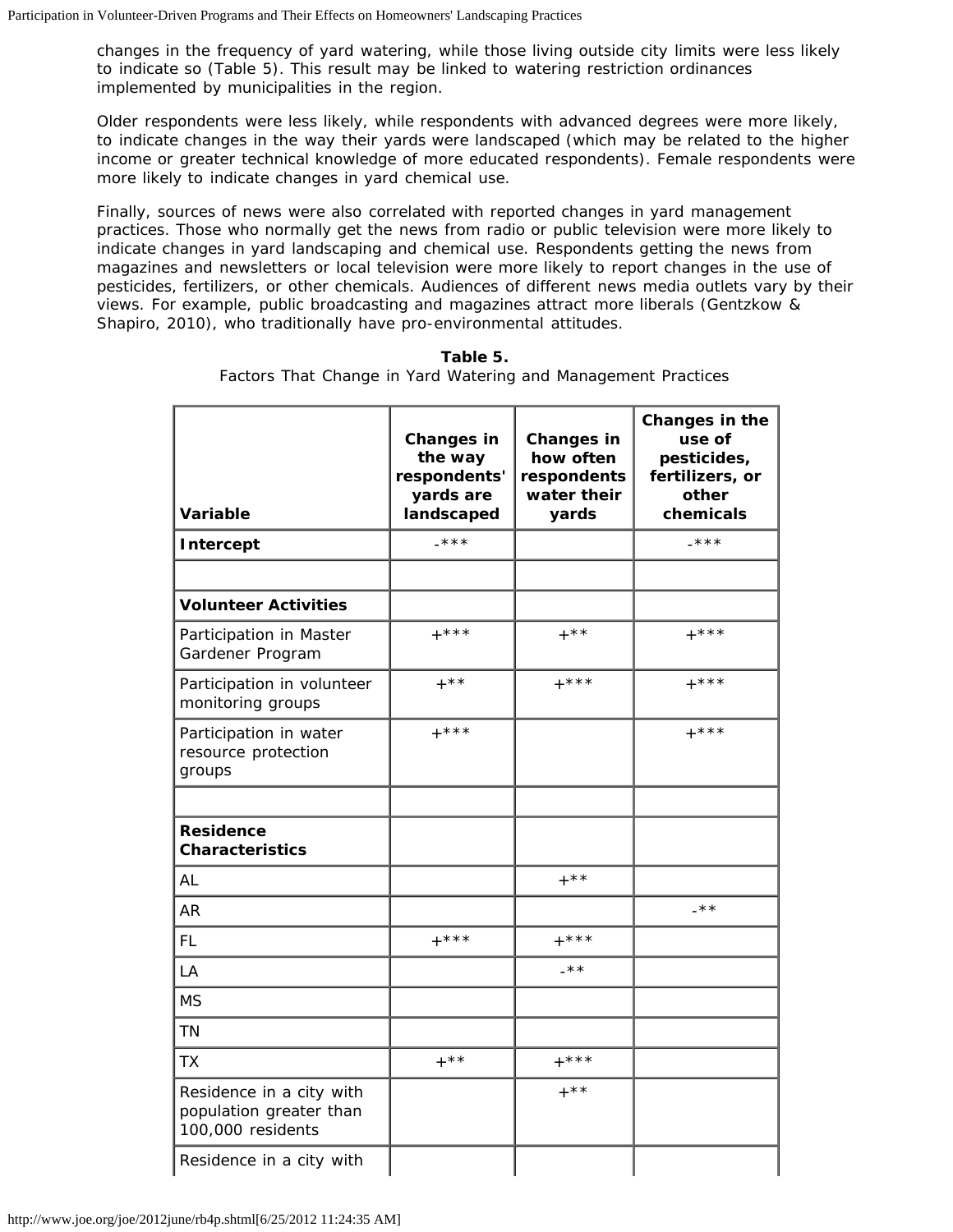| population between<br>25,000 and 100,000<br>residents                                                                    |             |             |             |
|--------------------------------------------------------------------------------------------------------------------------|-------------|-------------|-------------|
| Residence outside city<br>limits                                                                                         |             | -**         |             |
| Respondents living in<br>their states for less than<br>10 years                                                          |             |             |             |
|                                                                                                                          |             |             |             |
| Socio-Demographics                                                                                                       |             |             |             |
| 45 - 64 years old                                                                                                        |             |             |             |
| 65 years old or older                                                                                                    | $-$ **      |             |             |
| Female                                                                                                                   |             |             | $+***$      |
| Some college or college<br>degree                                                                                        |             |             |             |
| Advanced degree                                                                                                          | $+$ * *     |             |             |
| <b>Sources of News</b>                                                                                                   |             |             |             |
| Normally get news from<br>local newspapers                                                                               |             |             |             |
| Normally get news from<br>major newspapers                                                                               |             |             |             |
| Normally get news from<br>radio                                                                                          | $+$ * *     |             |             |
| Normally get news from<br>internet                                                                                       |             |             |             |
| Normally get news from<br>local television                                                                               |             |             | $+$ * *     |
| Normally get news from<br>national television                                                                            |             |             |             |
| Normally get news from<br>cable television                                                                               |             |             |             |
| Normally get news from<br>public television                                                                              | $+***$      |             | $+$ * *     |
| Normally get news from<br>magazines and newsletter                                                                       |             |             | $+***$      |
| c (with $c = 0.5$ implying<br>no predictive power in the<br>model, and $c = 1$<br>implying absolute<br>predictive power) | 0.66        | 0.66        | 0.64        |
| Likelihood Ratio Test<br>(degrees of freedom $=$<br>28)                                                                  | $145.15***$ | $169.19***$ | $137.02***$ |

\*\* Statistically significant at 95% confidence level

 $\overline{\phantom{a}}$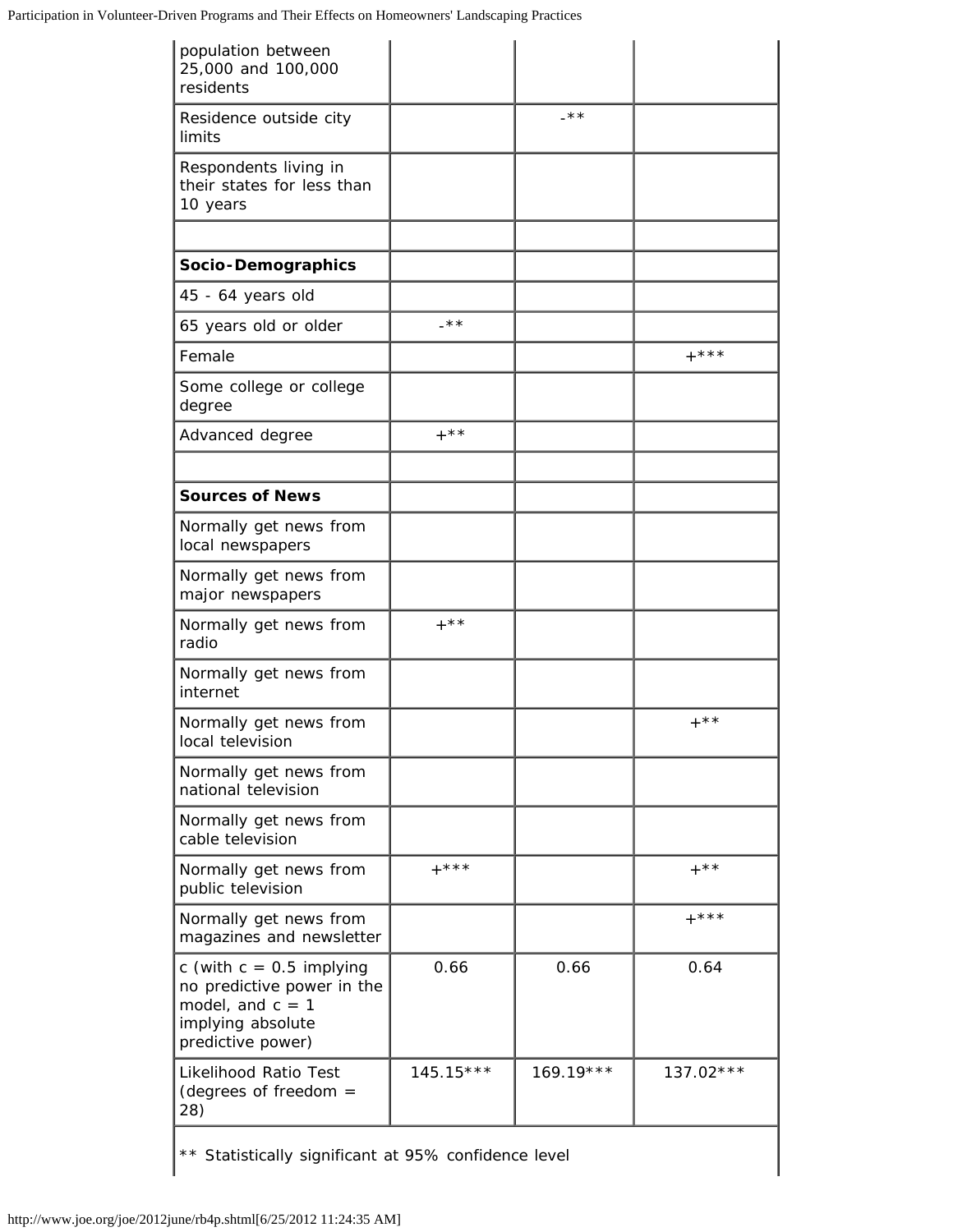\*\*\* Statistically significant at 90% confidence level

## **Conclusion**

One in eight survey respondents (13%) indicated participation in Master Gardener, volunteer monitoring, or water resource protection groups, implying the broad reach of these programs. Not surprisingly, these structured volunteer activities are more likely to attract "active learners," those who prefer to take a course or learn how to conduct home, farm, or workplace water practice assessment. To further increase these programs' reach, special Web-based modules can be developed for those who prefer other methods of learning. Furthermore, given that the participants of Master Gardener and volunteer monitoring groups tend to be older, additional activities can be developed for younger audiences.

The overwhelming majority (almost 70%) of respondents changed the frequency of yard watering; the use of pesticide, fertilizers, and other chemicals; or the way their yard is landscaped to conserve water or preserve water quality. This result indicates the public's awareness about water resource issues in the region and their willingness to take actions to protect water resources. In addition to this general trend, participation in Master Gardener, volunteer monitoring, and water resource protection groups significantly increased the likelihood of respondents reporting changes in their yard management practices to protect water resources. Among those who participated in these volunteer activities, 85% implemented at least one of the yard management practices listed in the survey.

Can these estimated impacts on yard management practice be interpreted as being caused by participation in the programs analyzed? For this to be the case, we would need to assume that the control variables available to us (demographics, place of residence, etc.) fully control for systematic factors related to participation and yard management practice. Because this assumption may be a strong one, we refrain from taking a strong stand about the causal interpretation of the estimated impacts. However, we believe they represent one of the best available indicators of the importance of these programs. Thus, the significant impact of volunteer activities on citizens' behavior found in the study reported here should be considered when making decisions about alternative water management strategies.

#### **Acknowledgments**

This project was funded by the United States Department of Agriculture, National Institute of Food and Agriculture under agreement 2008-51130-19537, also known as The Southern Region Water Resource Project. The Southern Region Water Resource Project is a partnership of the Texas AgriLife Extension Service, 21 collaborating land-grant universities in the southern United States, and the USDA National Institute of Food and Agriculture. The article presents results of a project led by Robert Mahler, Professor of Soil and Environmental Sciences at the University of Idaho, under USDA project 2004-51130-02245. The project also was supported in part by Leeann DeMouche, New Mexico State University, Donn Rodekohr, Auburn University, Cassel Gardner, Florida A&M University, Karen Loeffelman, University of Idaho, and Alyssa Dodd, Department of Environmental Resources Management, Palm Beach County, Florida.

#### **References**

Gentzkow M., & Shapiro, J. (2010). Ideological segregation online and offline. *NBER Working Paper Series,* No. 15916; Cambridge: National Bureau of Economic Research. Retrieved from: <http://www.nber.org/papers/w15916>

Kenney, P. (2008). *A guide to econometrics*. Sixth Edition. Blackwell Publishing, Malden, MA.

Mahler, R.L ., Simmons, R., Sorensen, F., & Miner, J. R. (2004). Priority water issues in the Pacific Northwest. *Journal of Extension*. [On line], 42(5) Article 5RIB3. Available at: <http://www.joe.org/joe/2004october/rb3.php>

U.S. Census Bureau. (2010). Annual estimates of the resident population by sex and age for states and for Puerto Rico: April 1, 2000 to July 1, 2009. U.S. Census Bureau, Washington, DC.